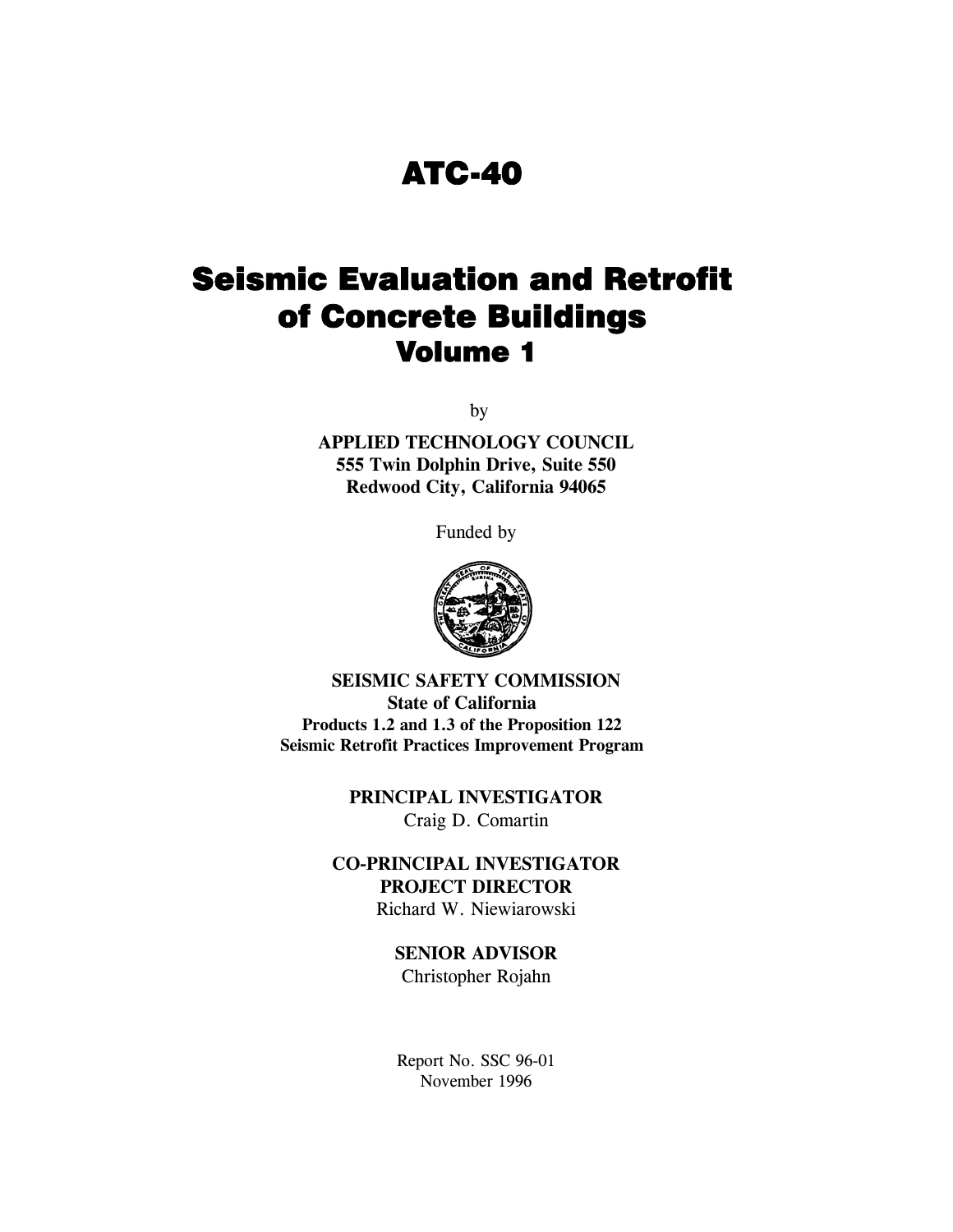# **Preface**

Proposition 122 passed by California's voters in 1990, created the Earthquake Safety and Public Buildings Rehabilitation Fund of 1990, supported by a \$300 million general obligation bond program for the seismic retrofit of state and local government buildings. As a part of the program, Proposition 122 authorizes the California Seismic Safety Commission (CSSC) to use up to 1% of the proceeds of the bonds, or approximately \$3 million, to carry out a range of activities that will capitalize on the seismic retrofit experience in the private sector to improve seismic retrofit practices for government buildings. The purpose of California's Proposition 122 research and development program is to develop state-of-the-practice recommendations to address current needs for seismic retrofit provisions and seismic risk decision tools. It is focused specifically on vulnerable concrete structures consistent with the types of concrete buildings that make up a significant portion of California's state and local government inventories.

In 1994, as part of the Proposition 122 Seismic Retrofit Practices Improvement Program, the Commission awarded the Applied Technology Council (ATC) a contract to develop a recommended methodology and commentary for the seismic evaluation and retrofit of existing concrete buildings (Product 1.2). In 1995 the Commission awarded a second, related contract to ATC to expand the Product 1.2 effort to include effects of foundations on the seismic performance of existing concrete buildings (Product 1.3). The results of the two projects have been combined and are presented in this ATC-40 Report (also known as SSC-96-01).

Two other reports recently published by the California Seismic Safety Commission, the *Provisional Commentary for Seismic Retrofit*  (1994) and the *Review of Seismic Research Results on Existing Buildings* (1994), are Products 1.1 and 3.1 of the Proposition 122 Program, respectively. These two previous reports provide the primary basis for the development of the recommended methodology and commentary contained in this document.

This document is organized into two volumes. Volume One contains the main body of the evaluation and retrofit methodology, presented in 13 chapters, with a glossary and a list of references. This volume contains all of the parts of the document required for the evaluation and retrofit of buildings. Volume Two consists of Appendices containing supporting materials related to the methodology: four example building case study reports, a cost effectiveness study related to the four building studies, and a review of research on the effects of foundation conditions on the seismic performance of concrete buildings.

This report was prepared under the direction of ATC Senior Consultant Craig Comartin, who served as Principal Investigator, and Richard W. Niewiarowski, who served as Co-Principal Investigator and Project Director. Fred Turner served as CSSC Project Manager. Overview and guidance were provided by the Proposition 122 Oversight Panel consisting of Frederick M. Herman (Chair), Richard Conrad, Ross Cranmer, Wilfred Iwan, Roy Johnston, Frank McClure, Gary McGavin, Joel McRonald, Joseph P. Nicoletti, Stanley Scott, and Lowell Shields. The Product 1.2 methodology and commentary were prepared by Sigmund A. Freeman, Ronald O. Hamburger, William T. Holmes, Charles Kircher, Jack P. Moehle, Thomas A. Sabol, and Nabih Youssef (Product 1.2 Senior Advisory Panel). The Product 1.3 Geotechnical/Structural Working Group consisted of Sunil Gupta, Geoffrey Martin, Marshall Lew, and Lelio Mejia. William T. Holmes, Yoshi Moriwaki, Maurice Power and Nabih Youssef served on the Product 1.3 Senior Advisory Panel. Gregory P. Luth and Tom H. Hale, respectively, served as the Quality Assurance Consultant and the Cost Effectiveness Study Consultant. Wendy Rule served as Technical Editor, and Gail Hynes Shea served as Publications Consultant.

Richard McCarthy CSSC Executive Director

Christopher Rojahn ATC Executive Director & ATC-40 Senior Advisor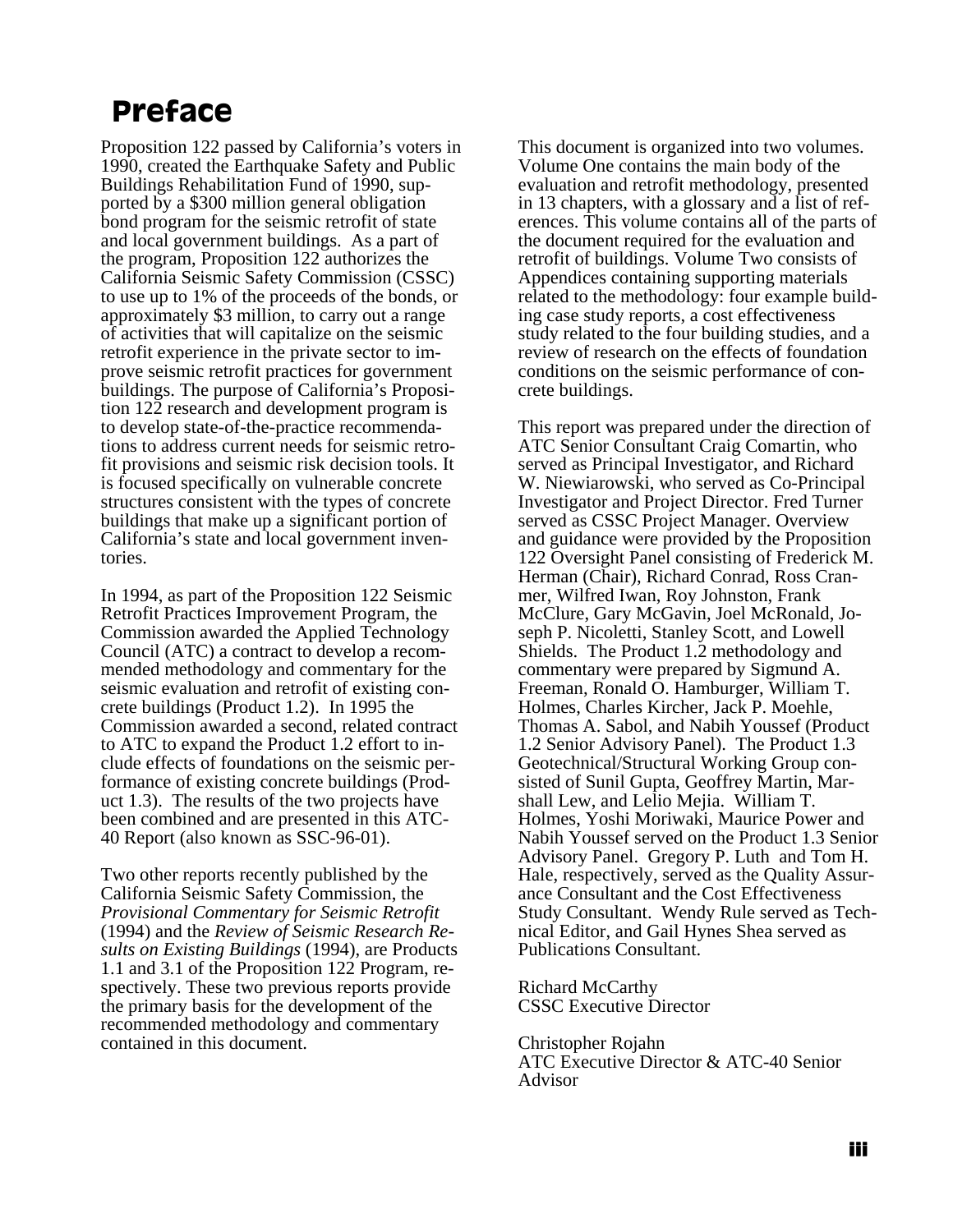### Seismic Evaluation and Retrofit of Concrete Buildings

Products 1.2 and 1.3 of the Proposition 122 Seismic Retrofit Practices Improvement Program

# Table of Contents

### **Volume 1**

| Chapter 1 |      |  |  |  |  |
|-----------|------|--|--|--|--|
|           | 1.1  |  |  |  |  |
|           | 1.2. |  |  |  |  |
|           | 1.3  |  |  |  |  |
| Chapter 2 |      |  |  |  |  |
|           | 2.1  |  |  |  |  |
|           | 2.2  |  |  |  |  |
|           | 2.3  |  |  |  |  |
|           | 2.4  |  |  |  |  |
|           | 2.5  |  |  |  |  |
|           | 2.6  |  |  |  |  |
| Chapter 3 |      |  |  |  |  |
|           | 3.1  |  |  |  |  |
|           | 3.2  |  |  |  |  |
|           | 3.3  |  |  |  |  |
|           | 3.4  |  |  |  |  |
|           | 3.5  |  |  |  |  |
| Chapter 4 |      |  |  |  |  |
|           | 4.1  |  |  |  |  |
|           | 4.2  |  |  |  |  |
|           | 4.3  |  |  |  |  |
|           | 4.4  |  |  |  |  |
|           | 4.5  |  |  |  |  |
| Chapter 5 |      |  |  |  |  |
|           | 5.1  |  |  |  |  |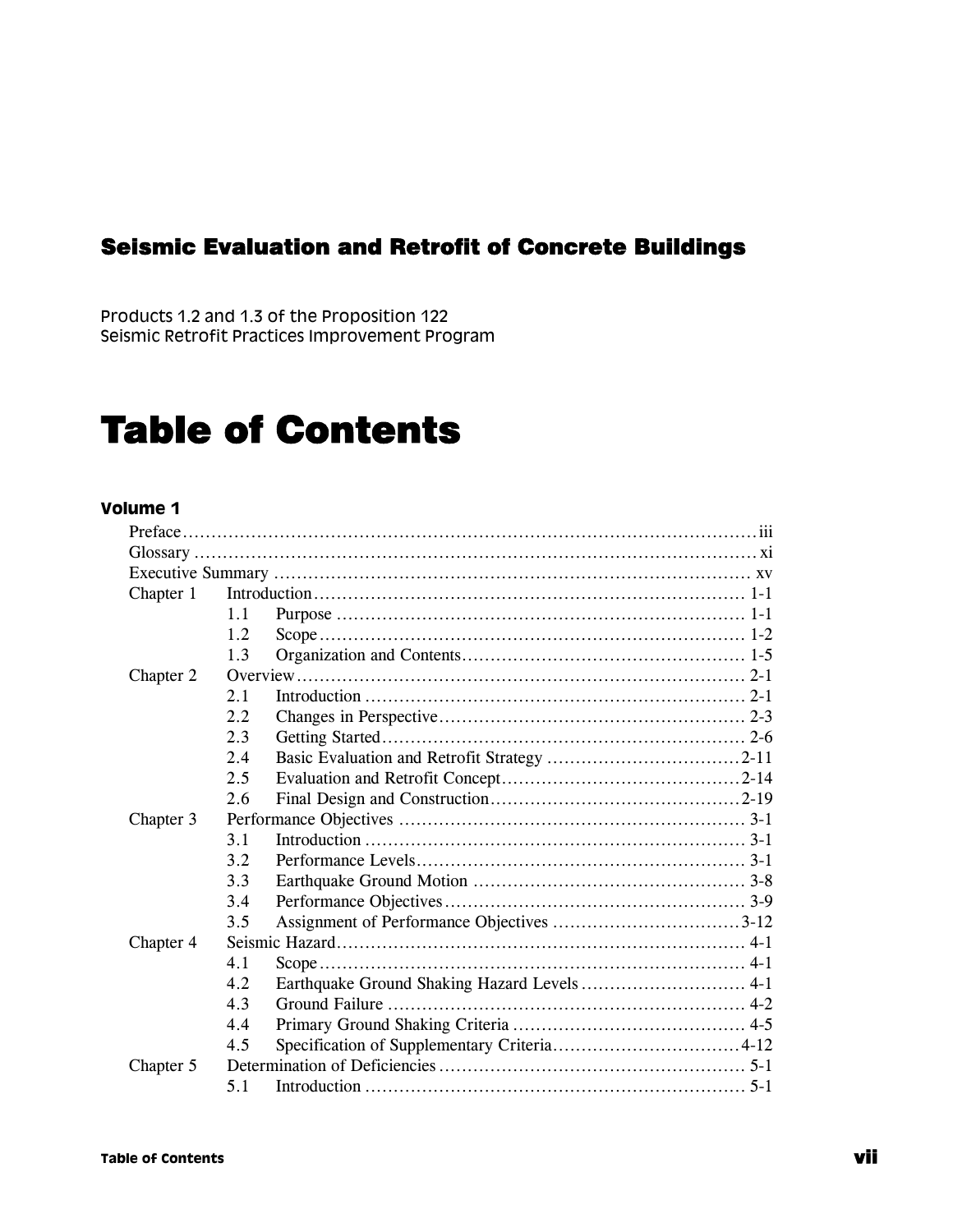|            | 5.2  |                                                               |  |
|------------|------|---------------------------------------------------------------|--|
|            | 5.3  |                                                               |  |
|            | 5.4  |                                                               |  |
|            | 5.5  |                                                               |  |
|            | 5.6  |                                                               |  |
|            | 5.7  | Preliminary Evaluation of Anticipated Seismic Performance5-20 |  |
|            | 5.8  | Preliminary Evaluation Conclusions and Recommendations5-21    |  |
| Chapter 6  |      |                                                               |  |
|            | 6.1  |                                                               |  |
|            | 6.2  |                                                               |  |
|            | 6.3  |                                                               |  |
|            | 6.4  |                                                               |  |
|            | 6.5  |                                                               |  |
| Chapter 7  |      |                                                               |  |
|            | 7.1  |                                                               |  |
|            | 7.2  |                                                               |  |
|            | 7.3  |                                                               |  |
|            | 7.4  |                                                               |  |
| Chapter 8  |      |                                                               |  |
|            | 8.1  |                                                               |  |
|            | 8.2  |                                                               |  |
|            | 8.3  |                                                               |  |
|            | 8.4  |                                                               |  |
|            | 8.5  |                                                               |  |
| Chapter 9  |      |                                                               |  |
|            | 9.1  |                                                               |  |
|            | 9.2  |                                                               |  |
|            | 9.3  |                                                               |  |
|            | 9.4  |                                                               |  |
|            | 9.5  |                                                               |  |
|            | 9.6  |                                                               |  |
| Chapter 10 |      |                                                               |  |
|            | 10.1 |                                                               |  |
|            | 10.2 |                                                               |  |
|            | 10.3 |                                                               |  |
|            | 10.4 |                                                               |  |
|            | 10.5 |                                                               |  |
|            | 10.6 |                                                               |  |
|            | 10.7 |                                                               |  |
| Chapter 11 |      |                                                               |  |
|            | 11.1 |                                                               |  |
|            | 11.2 |                                                               |  |
|            | 11.3 |                                                               |  |
|            | 11.4 |                                                               |  |
|            |      |                                                               |  |